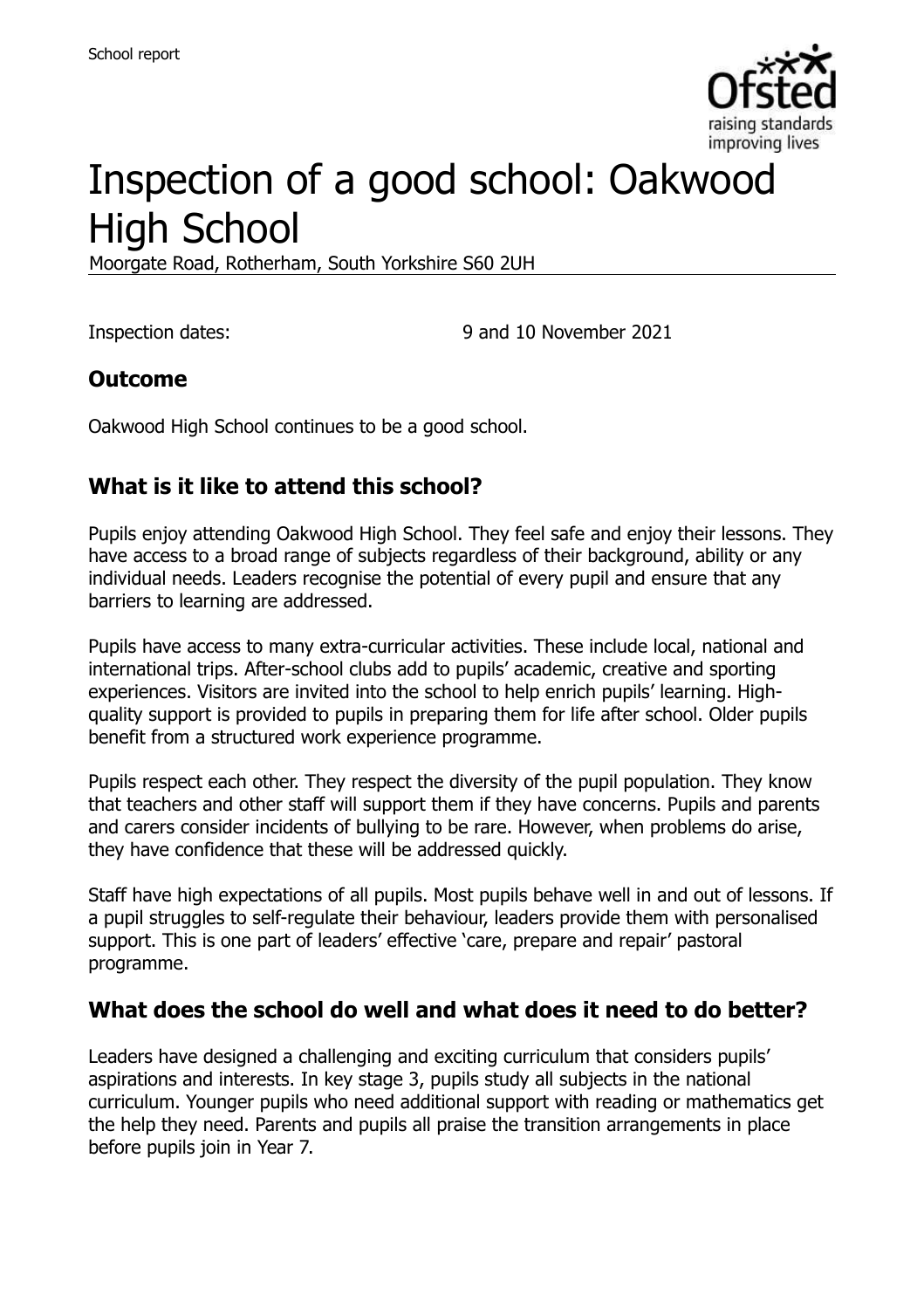

In key stage 4, leaders offer subjects closely linked to local careers, such as those in engineering and health and social care. Leaders have high ambitions for all pupils. Some pupils, for example, study more than one modern foreign language in key stage 4. All pupils are given the opportunity to study triple science.

Senior leaders undertake regular checks on pupils' learning. They have used this information to evaluate each subject. Their own evaluations are accurate. As such, they have been able to target support to certain subjects. In mathematics, for example, the subject leader has been supported to improve the curriculum. Teachers have been provided with coaching. This support is helping. Pupils speak highly of their lessons in mathematics and can remember more of what they have been taught.

Although all subject leaders' plans are well thought through, there remain some inconsistencies in the implementation of these in lessons. Leaders are already aware of this. They have identified subjects that need support to improve, including science, geography and history. Leaders are now turning their attention to these subjects. Addressing this will help ensure that pupils are able to recall more of what they have been taught.

Pupils who require additional support receive it quickly and effectively. Pupils who speak English as an additional language receive help from specialists. The needs of pupils who have special educational needs and/or disabilities (SEND) are well known and understood. Teachers use this information to create 'class profile' documents that set out precisely how they are meeting the needs of all pupils. Although pupils who require additional help to read receive appropriate support, the wider culture of reading is less well established. Many pupils do not read often or widely. The lessons that younger pupils currently have in the school library are not well planned and are not helping to broaden their vocabulary.

Pupils behave well, especially in lessons. The number of exclusions is low. When incidents of poor behaviour do occur, leaders provide effective support for pupils. As a result, many pupils do not make the same mistakes again. Pupils understand why sanctions such as detentions are used, and say that these are used consistently. Some pupils are livelier out of their lessons, for example at lunchtime. However, leaders provide effective supervision. Pupils benefit from leaders' efforts to provide a calm, purposeful learning environment.

The school's personal, social, health and economic (PSHE) provision supports pupils with their wider development. In addition to a weekly timetabled PSHE lesson for every pupil, leaders enrich learning in other ways. For example, Year 7 pupils are challenged to widen their own cultural experiences though 'passports for learning'. Pupils in Year 10 take part in a work experience programme. All pupils have access to a broad extra-curricular offer.

The school is well led. Leaders value the opinions of staff and are mindful of their workload and well-being. Inspectors could clearly see why 98 per cent of staff who responded to the inspection staff survey said that they were proud to work at Oakwood. The responses to Ofsted's parent questionnaire showed that the vast majority of parents would also recommend the school.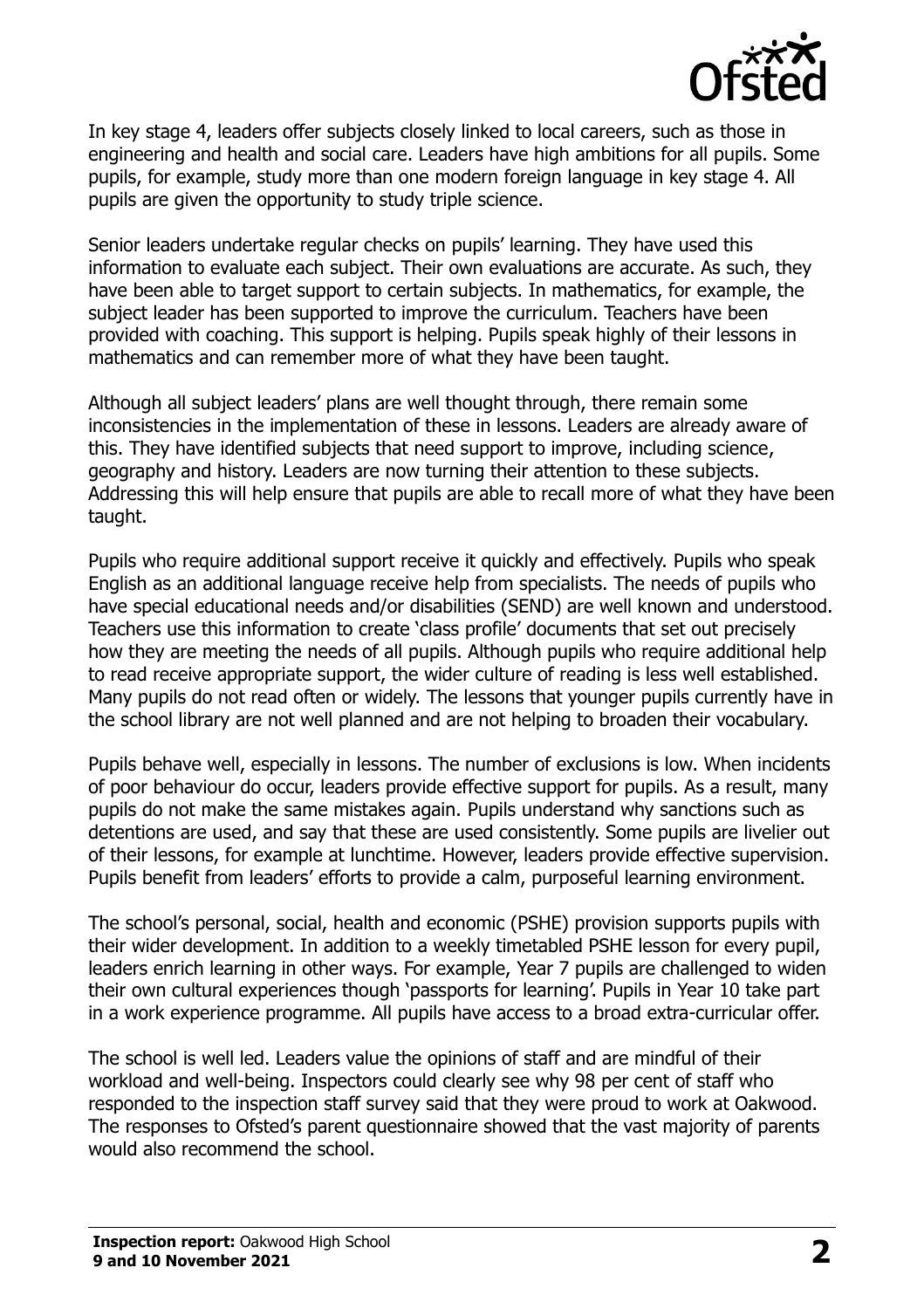

There have been several recent changes to the local governing body. A new chair has recently been appointed. Training has been provided to support the chair in this role. All statutory responsibilities are met. However, governors are less well informed about the curriculum. They have not received training in this area. Governors do not always effectively challenge leaders' decisions and opinions.

## **Safeguarding**

The arrangements for safeguarding are effective.

Leaders take safeguarding seriously. They make appropriate checks on new members of staff to ensure that they are safe to work with pupils.

Systems to keep pupils safe are in place and embedded. Pupils who require help are identified quickly. Support is arranged, including with external agencies where appropriate. Record-keeping is detailed and secure. Pupils know where to go for help and speak highly of the pastoral care they receive. They know the risks they face locally, nationally and online.

## **What does the school need to do to improve?**

## **(Information for the school and appropriate authority)**

- There are inconsistencies in the implementation of the school's curriculum. Pupils' experiences in subjects vary. In subjects including English, mathematics and graphics, there is clear evidence of the work leaders have done to improve the way in which subject plans are planned and delivered. Leaders should ensure that these strategies are now deployed in other subjects, including science, geography and history.
- Governors have provided leaders with support throughout the pandemic to help the school run well. However, their focus on the school's curriculum has been diluted, and therefore they have not been able to support and challenge leaders as well as they could. Ensuring that governors are more aware of the school's curriculum is important for the school to make further improvements to its quality of education.
- The work leaders are doing to create a culture of reading is not fully developed. Pupils are not exposed to books or other texts as often as they could be. Some pupils read rarely. This is not supporting leaders' work to broaden pupils' vocabulary. Leaders should ensure that improving the reading culture in the school is addressed.

## **Background**

When we have judged a school to be good, we will then normally go into the school about once every four years to confirm that the school remains good. This is called a section 8 inspection of a good or outstanding school, because it is carried out under section 8 of the Education Act 2005. We do not give graded judgements on a section 8 inspection. However, if we find evidence that a school would now receive a higher or lower grade, then the next inspection will be a section 5 inspection. Usually this is within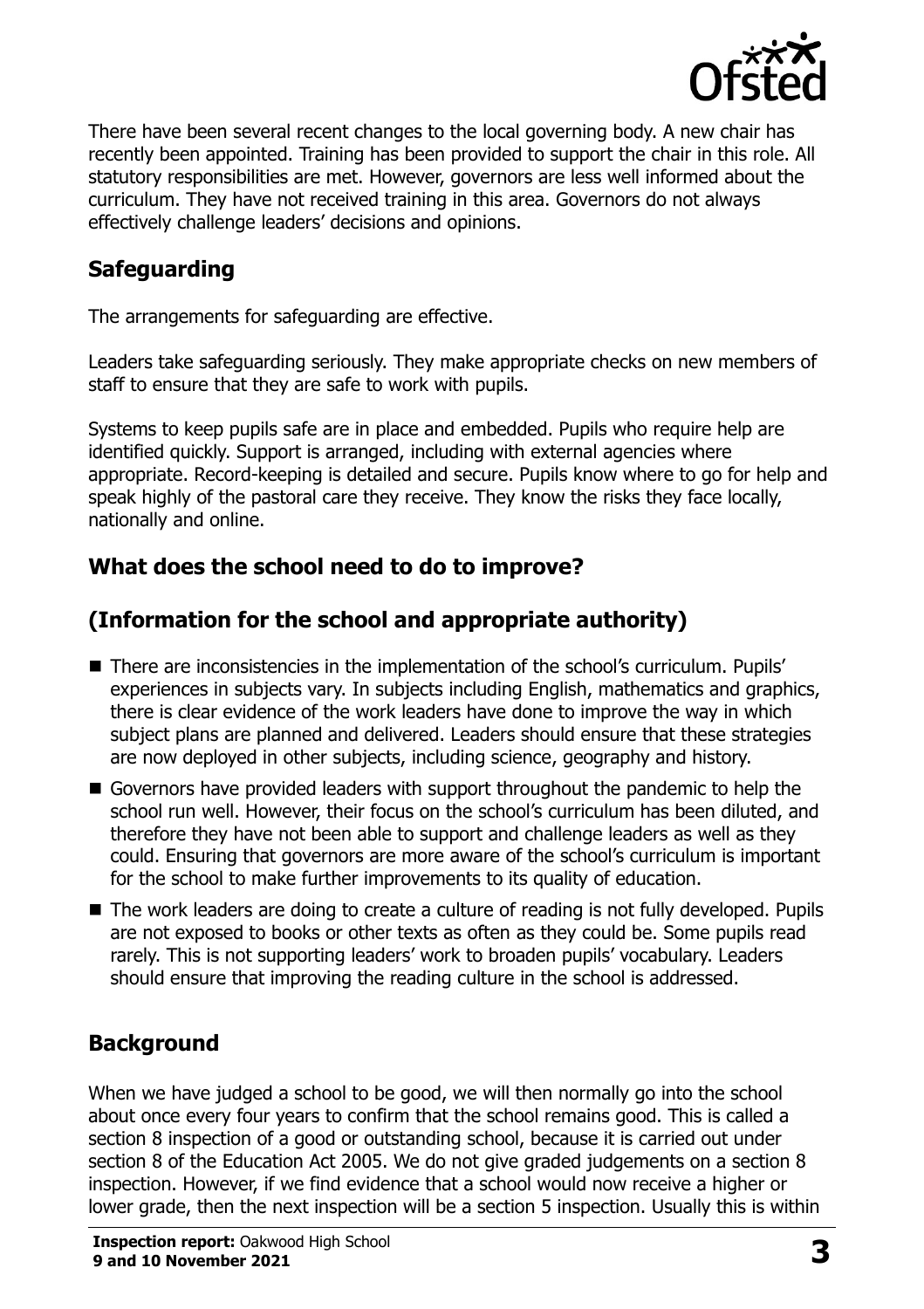

one to two years of the date of the section 8 inspection. If we have serious concerns about safeguarding, behaviour or the quality of education, we will deem the section 8 inspection a section 5 inspection immediately.

This is the second section 8 inspection since we judged the predecessor school, Oakwood High School, to be good in December 2012.

#### **How can I feed back my views?**

You can use [Ofsted Parent View](https://parentview.ofsted.gov.uk/) to give Ofsted your opinion on your child's school, or to find out what other parents and carers think. We use information from Ofsted Parent View when deciding which schools to inspect, when to inspect them and as part of their inspection.

The Department for Education has further quidance on how to complain about a school.

If you are the school and you are not happy with the inspection or the report, you can [complain to Ofsted.](https://www.gov.uk/complain-ofsted-report)

## **Further information**

You can search for [published performance information](http://www.compare-school-performance.service.gov.uk/) about the school.

In the report, '[disadvantaged pupils](http://www.gov.uk/guidance/pupil-premium-information-for-schools-and-alternative-provision-settings)' refers to those pupils who attract government pupil premium funding: pupils claiming free school meals at any point in the last six years and pupils in care or who left care through adoption or another formal route.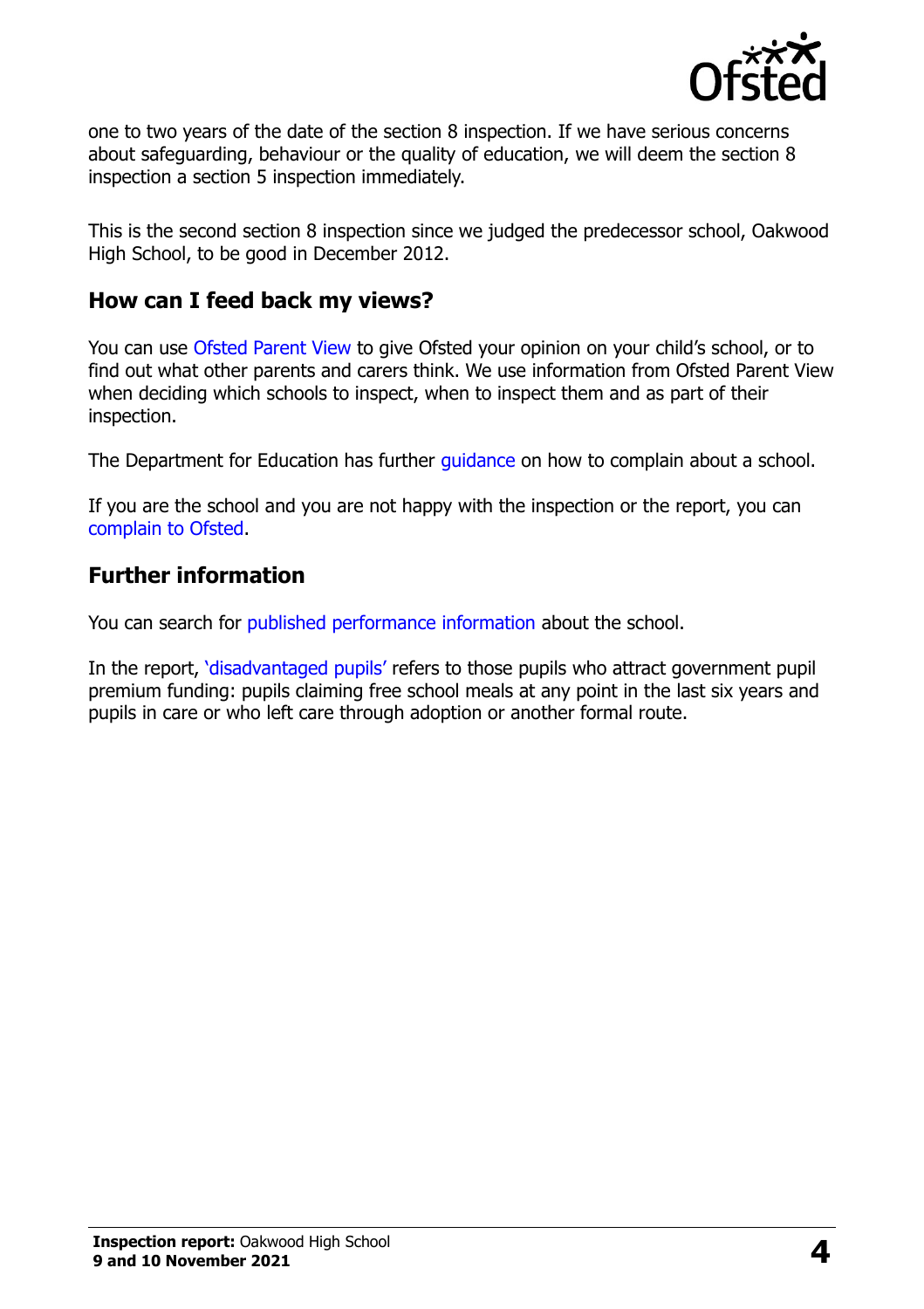

## **School details**

| Unique reference number             | 140459                                                                 |
|-------------------------------------|------------------------------------------------------------------------|
| <b>Local authority</b>              | Rotherham                                                              |
| <b>Inspection number</b>            | 10200105                                                               |
| <b>Type of school</b>               | Secondary                                                              |
| <b>School category</b>              | Academy converter                                                      |
| Age range of pupils                 | 11 to 16                                                               |
| <b>Gender of pupils</b>             | Mixed                                                                  |
| Number of pupils on the school roll | 1,039                                                                  |
| <b>Appropriate authority</b>        | Board of trustees                                                      |
| <b>Chair of trust</b>               | Paul Jagger                                                            |
| <b>Headteacher</b>                  | <b>Christopher Eccles</b>                                              |
| Website                             | www.oakwood.ac                                                         |
| Date of previous inspection         | 27 September 2016, under section 8 of the<br><b>Education Act 2005</b> |

## **Information about this school**

- The school uses one alternative provision: The Chislett Centre.
- The school is part of the Inspire Multi-Academy Trust.

## **Information about this inspection**

This was the first routine inspection the school had received since the COVID-19 pandemic began. Inspectors discussed the impact of the pandemic with school leaders, and have taken that into account in their evaluation.

- Inspectors met with the headteacher, the senior leadership team, the special educational needs coordinator and several members of teaching and non-teaching staff. The lead inspector also met with the chief executive officer of the trust, in addition to representatives from the local governing body.
- To evaluate the quality of education, inspectors carried out deep dives in English, mathematics and computer science. For each deep dive, inspectors met with subject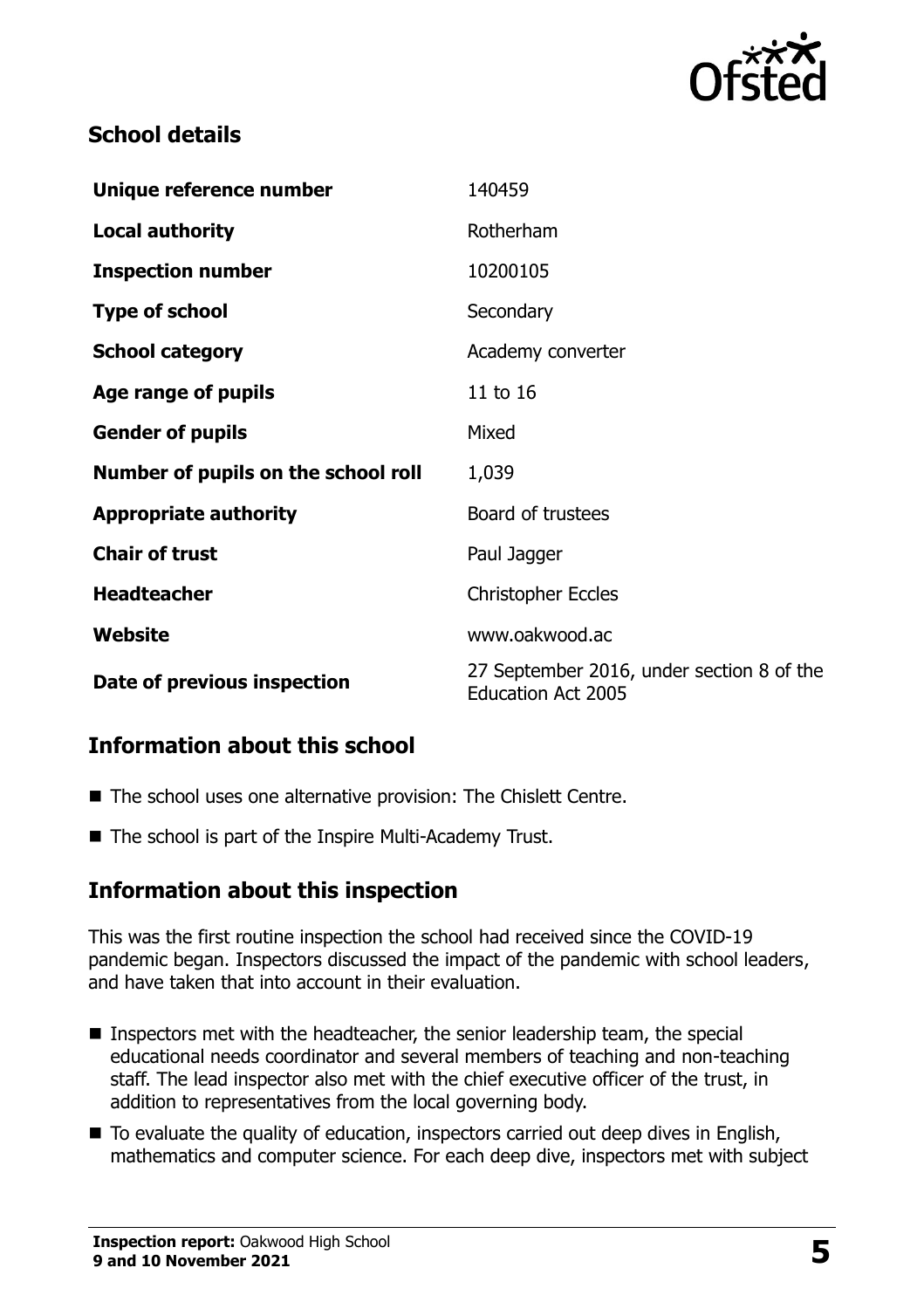

leaders, looked at curriculum plans, visited lessons, spoke to teachers, spoke to pupils about their learning and looked at samples of pupils' work.

- **Inspectors also spoke to other subject leaders and reviewed their curriculum plans.** Additional lesson visits were conducted across all subjects. The inspection team reviewed the PSHE curriculum and other strategies used to support pupils' wider personal development.
- **Inspectors observed pupils' behaviour around the school site and in lessons. Inspectors** spoke to several members of staff to understand their views about the conduct of pupils. The team also spoke to pupils, formally and informally, to discuss their perceptions of behaviour. Behaviour and attendance records were reviewed.
- To evaluate the effectiveness of safeguarding, inspectors met the school's designated safeguarding lead, child protection officer and human resources manager. The school's safeguarding policies and procedures and other records were reviewed. The checks that the school makes when appointing new staff were checked.
- The inspection team considered the views of 88 members of staff and 248 pupils who responded to Ofsted's surveys. Inspectors also took into account the 48 responses to Ofsted's survey, Parent View.

#### **Inspection team**

James Duncan, lead inspector **Her Majesty's Inspector** 

Katherine Spurr **Her Majesty's Inspector**